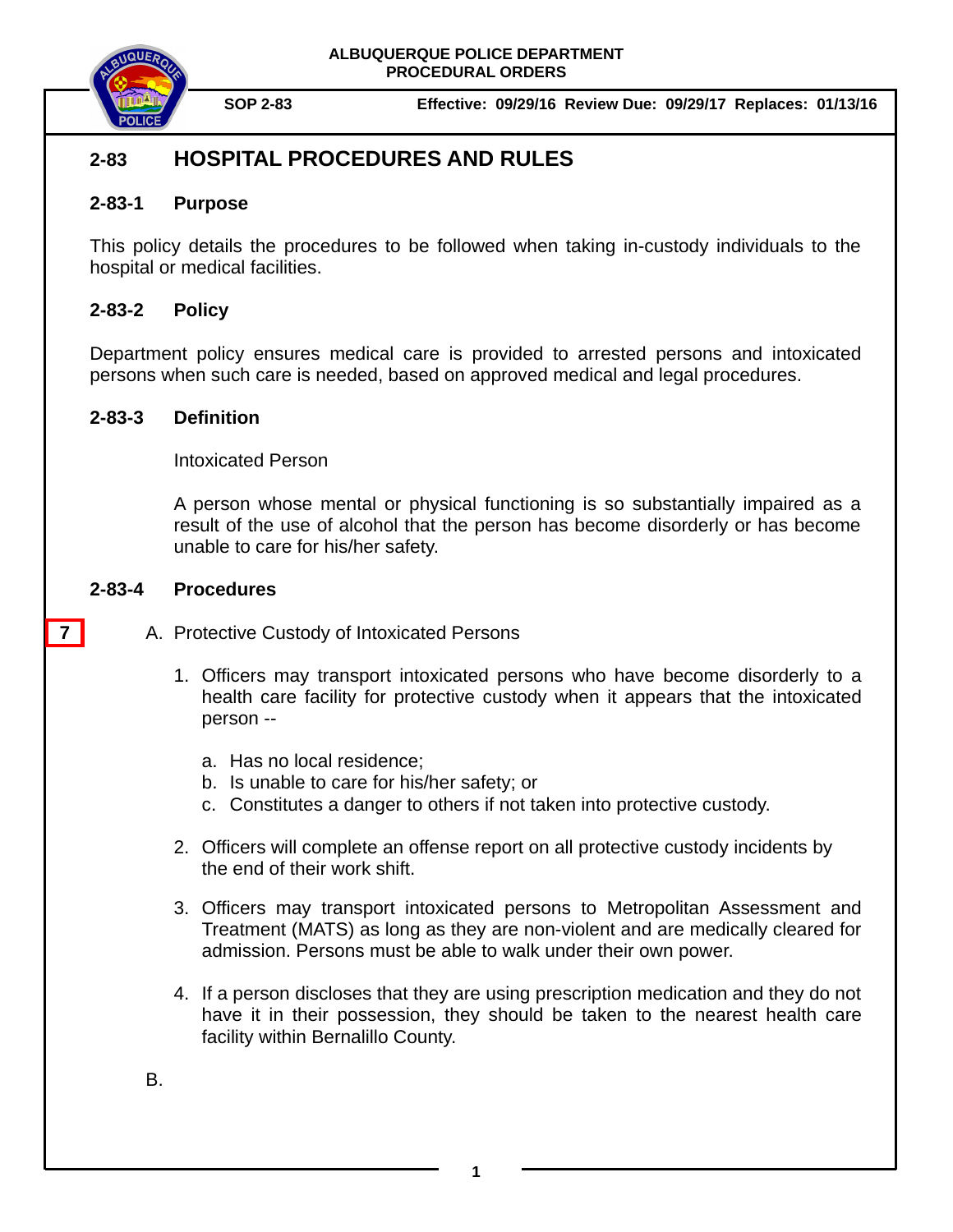| <b>NQUEA</b>                                | ALBUQUERQUE POLICE DEPARTMENT<br><b>PROCEDURAL ORDERS</b> |                                               |  |                                                                                                                                                                                                                                                                                                                                   |  |
|---------------------------------------------|-----------------------------------------------------------|-----------------------------------------------|--|-----------------------------------------------------------------------------------------------------------------------------------------------------------------------------------------------------------------------------------------------------------------------------------------------------------------------------------|--|
|                                             | <b>SOP 2-83</b>                                           |                                               |  | Effective: 09/29/16 Review Due: 09/29/17 Replaces: 01/13/16                                                                                                                                                                                                                                                                       |  |
| <b>Arrestees Who Need Medical Attention</b> |                                                           |                                               |  |                                                                                                                                                                                                                                                                                                                                   |  |
|                                             | Prisoners SOP.                                            |                                               |  | 1. When an arrestee is in need of non-emergency medical treatment, the arrestee<br>will be taken to an Albuquerque hospital by the arresting officer before booking.<br>Officers will follow the procedures listed in the Restraint and Transportation of                                                                         |  |
|                                             | jurisdiction.                                             |                                               |  | 2. If the arrestee has insurance at a specific hospital facility or prefers a particular<br>hospital, the officer will transport the arrestee to that facility in a nonemergency<br>situation. This procedure applies as long as the hospital facility is within this                                                             |  |
|                                             | be transported only by ambulance.                         |                                               |  | 3. When an arrestee is in need of emergency medical treatment, the arrestee will                                                                                                                                                                                                                                                  |  |
|                                             | personnel.                                                |                                               |  | 4. Whenever possible, officers shall ensure that the arrestee's identification papers<br>are available for use by ambulance and hospital personnel. If identification<br>papers are not available, officers should provide any available identification<br>information, such as name and date of birth, to ambulance and hospital |  |
|                                             |                                                           | defer to their choice of a hospital facility. |  | 5. In all cases involving the use of rescue or ambulance personnel, the officer will                                                                                                                                                                                                                                              |  |
| C. Hospital In-Custody Procedures           |                                                           |                                               |  |                                                                                                                                                                                                                                                                                                                                   |  |
|                                             |                                                           |                                               |  | 1. As an alternative to guarding any non-violent, misdemeanor arrestees, a<br>supervisor may consider the option of having the arresting officer issue a<br>criminal summons or submitting the case to the district attorney's office.                                                                                            |  |
|                                             | hospital.                                                 |                                               |  | 2. Felony and all domestic violence arrestees will not be left unattended at a                                                                                                                                                                                                                                                    |  |
|                                             | documents are on hand.                                    |                                               |  | 3. Officers assuming guard duty will ensure that all arresting documents are<br>present at the start of their shift. If the documents are not with the arrestee, the<br>original arresting officer or detective will be contacted to ensure that those                                                                            |  |
|                                             |                                                           | minute visual checks on the prisoner.         |  | 4. Officers should maintain line of sight supervision of the arrestee. If the arrestee<br>has a medical isolation order, then officers will be expected to perform 15                                                                                                                                                             |  |
|                                             |                                                           |                                               |  | 5. Arrestees will be restrained at all times, including during any medical<br>movements or when the arrestee uses the restroom and shower facilities.                                                                                                                                                                             |  |
|                                             |                                                           |                                               |  | a. Exceptions may be made for medical requirements, the elderly, or other<br>persons with physical handicaps which preclude the use of handcuffs.                                                                                                                                                                                 |  |